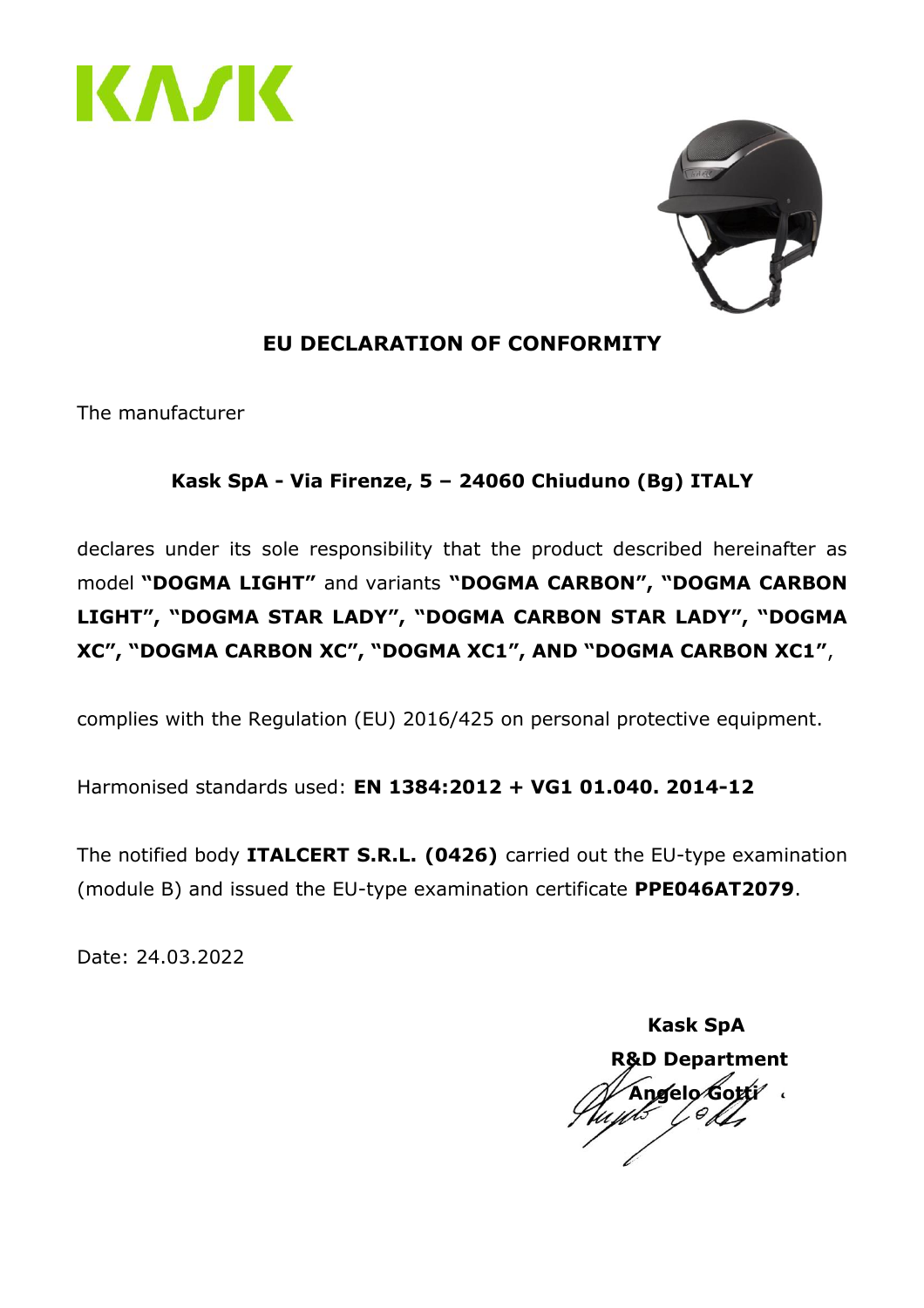



## **DICHIARAZIONE DI CONFORMITÀ UE**

Il fabbricante

### **Kask SpA - Via Firenze, 5 – 24060 Chiuduno (Bg) ITALIA**

dichiara sotto la sua esclusiva responsabilità che il prodotto descritto in appresso modello **"DOGMA LIGHT"** e varianti **"DOGMA CARBON", "DOGMA CARBON LIGHT", "DOGMA STAR LADY", "DOGMA CARBON STAR LADY", "DOGMA XC", "DOGMA CARBON XC", "DOGMA XC1", AND "DOGMA CARBON XC1"**,

è conforme al Regolamento (UE) 2016/425 sui dispositivi di protezione individuale.

Norme armonizzate utilizzate: **EN 1384:2012 + VG1 01.040. 2014-12**

L'organismo notificato **ITALCERT S.R.L. (0426)** ha svolto l'esame UE del tipo (modulo B) e ha rilasciato il certificato di esame UE del tipo **PPE046AT2079.**

 **Kask SpA Department Angelo Gotti**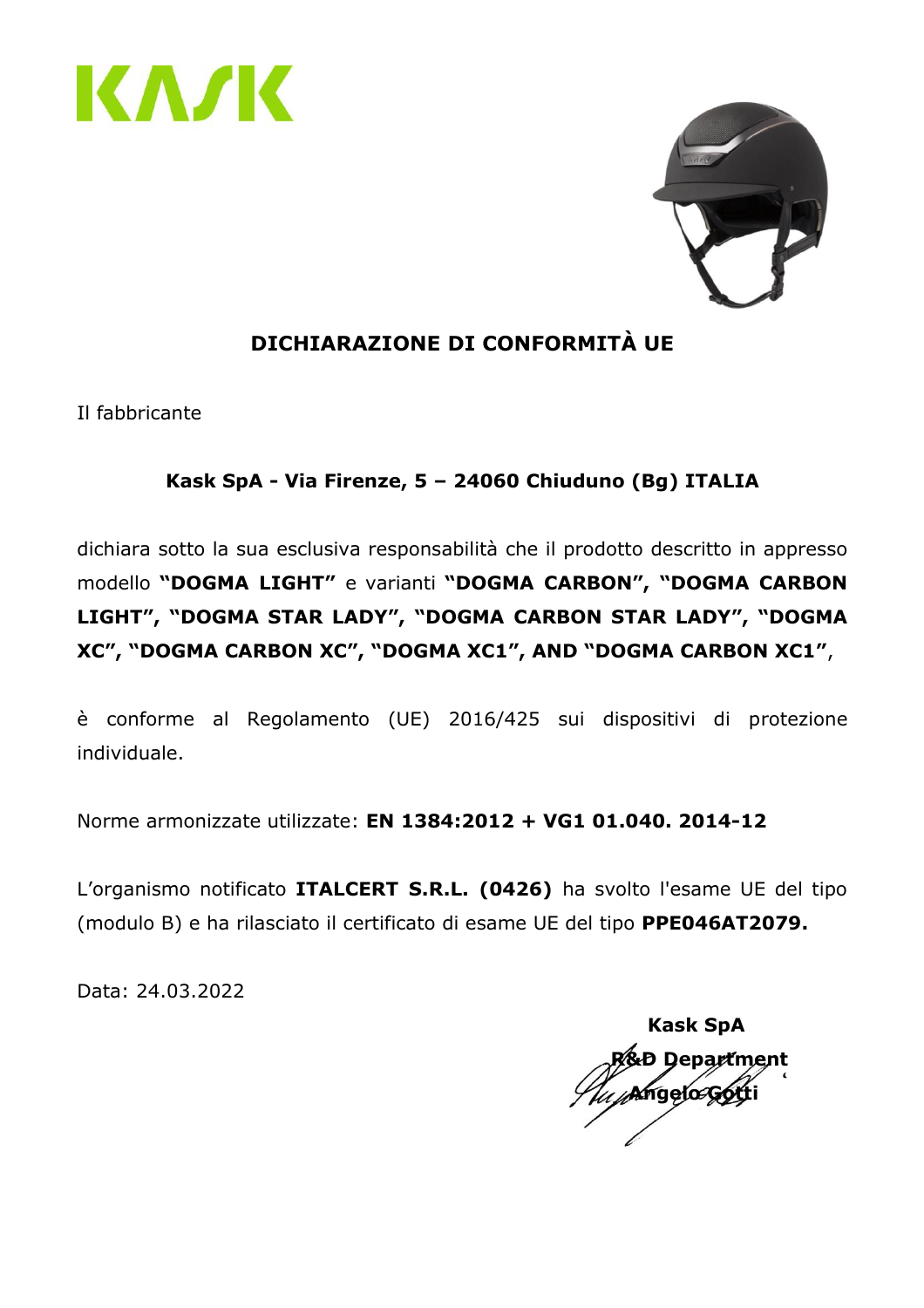



# **EU-KONFORMITÄTSERKLÄRUNG**

Der Hersteller

### **Kask SpA - Via Firenze, 5 – 24060 Chiuduno (BG) ITALIEN**

erklärt in alleiniger Verantwortung, dass das Produkt, was im nebenstehenden Modell **"DOGMA LIGHT"** und in den Varianten **"DOGMA CARBON", "DOGMA CARBON LIGHT", "DOGMA STAR LADY", "DOGMA CARBON STAR LADY", "DOGMA XC", "DOGMA CARBON XC", "DOGMA XC1", AND "DOGMA CARBON XC1"** beschrieben ist,

der EU-Richtlinie 2016/425 über persönliche Schutzausrüstung entspricht.

Angewandte harmonisierte Normen: **EN 1384:2012 + VG1 01.040. 2014-12**

Die benannte Stelle **ITALCERT S.R.L. (0426)** hat die EU-Prüfung des Typs (Modul B) durchgeführt und das EU-Bewertungszertifikat des Typs ausgestellt **PPE046AT2079.**

 **Kask SpA R&D Department Angelo Gotti**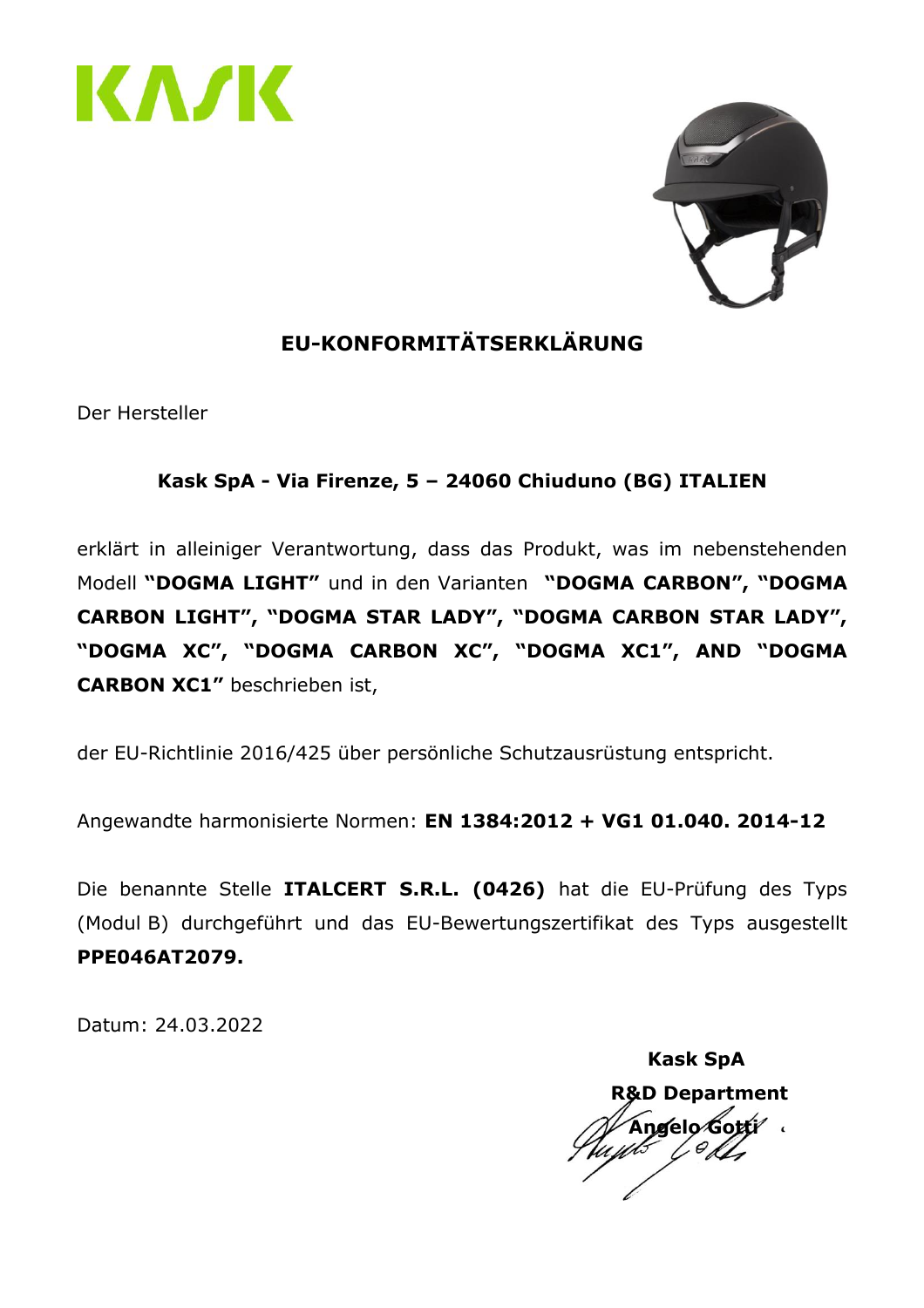



# **DÉCLARATION UE DE CONFORMITÉ**

Le fabricant

#### **Kask SpA - Via Firenze, 5 – 24060 Chiuduno (Bg) ITALIA**

déclare, sous sa seule responsabilité, que le produit indiqué ci-après, modèle **"DOGMA LIGHT"** et versions **"DOGMA CARBON", "DOGMA CARBON LIGHT", "DOGMA STAR LADY", "DOGMA CARBON STAR LADY", "DOGMA XC", "DOGMA CARBON XC", "DOGMA XC1", AND "DOGMA CARBON XC1"**,

est conforme aux exigences applicables du Règlement (UE) 2016/425 relatif aux équipements de protection individuelle.

Normes harmonisées utilisées : **EN 1384:2012 + VG1 01.040. 2014-12**

L'organisme notifié **ITALCERT S.R.L. (0426)** a réalisé l'examen UE de type (module B) et a délivré le certificat d'examen UE de type **PPE046AT2079.**

 **Kask SpA R&D Department Angelo Gotti**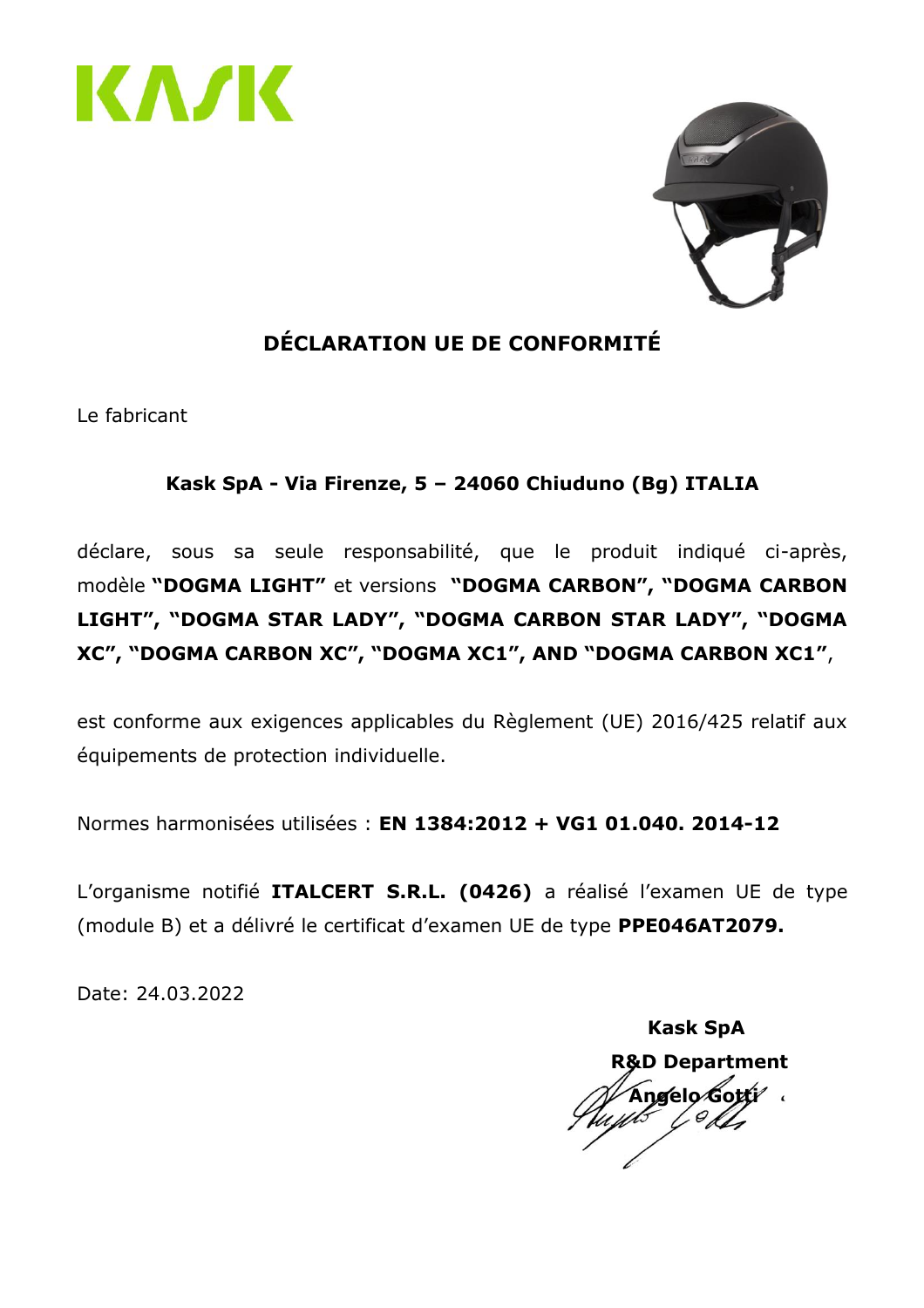



# **DECLARACIÓN UE DE CONFORMIDAD**

El fabricante

### **Kask SpA - Via Firenze, 5 – 24060 Chiuduno (Bg) ITALIA**

declara bajo su exclusiva responsabilidad que el producto descrito, en lo sucesivo modelo **"DOGMA LIGHT"** y variantes **"DOGMA CARBON", "DOGMA CARBON LIGHT", "DOGMA STAR LADY", "DOGMA CARBON STAR LADY", "DOGMA XC", "DOGMA CARBON XC", "DOGMA XC1", AND "DOGMA CARBON XC1",**

cumple con el Reglamento (UE) 2016/425 relativo a los equipos de protección individual.

Normas armonizadas utilizadas: **EN 1384:2012 + VG1 01.040. 2014-12**

El organismo notificado **ITALCERT S.R.L. (0426)** ha llevado a cabo el examen UE de tipo (módulo B) y ha emitido el certificado de examen UE de tipo **PPE046AT2079.**

Fecha: 24.03.2022

 **Kask SpA R&D Department Angelo Gotti**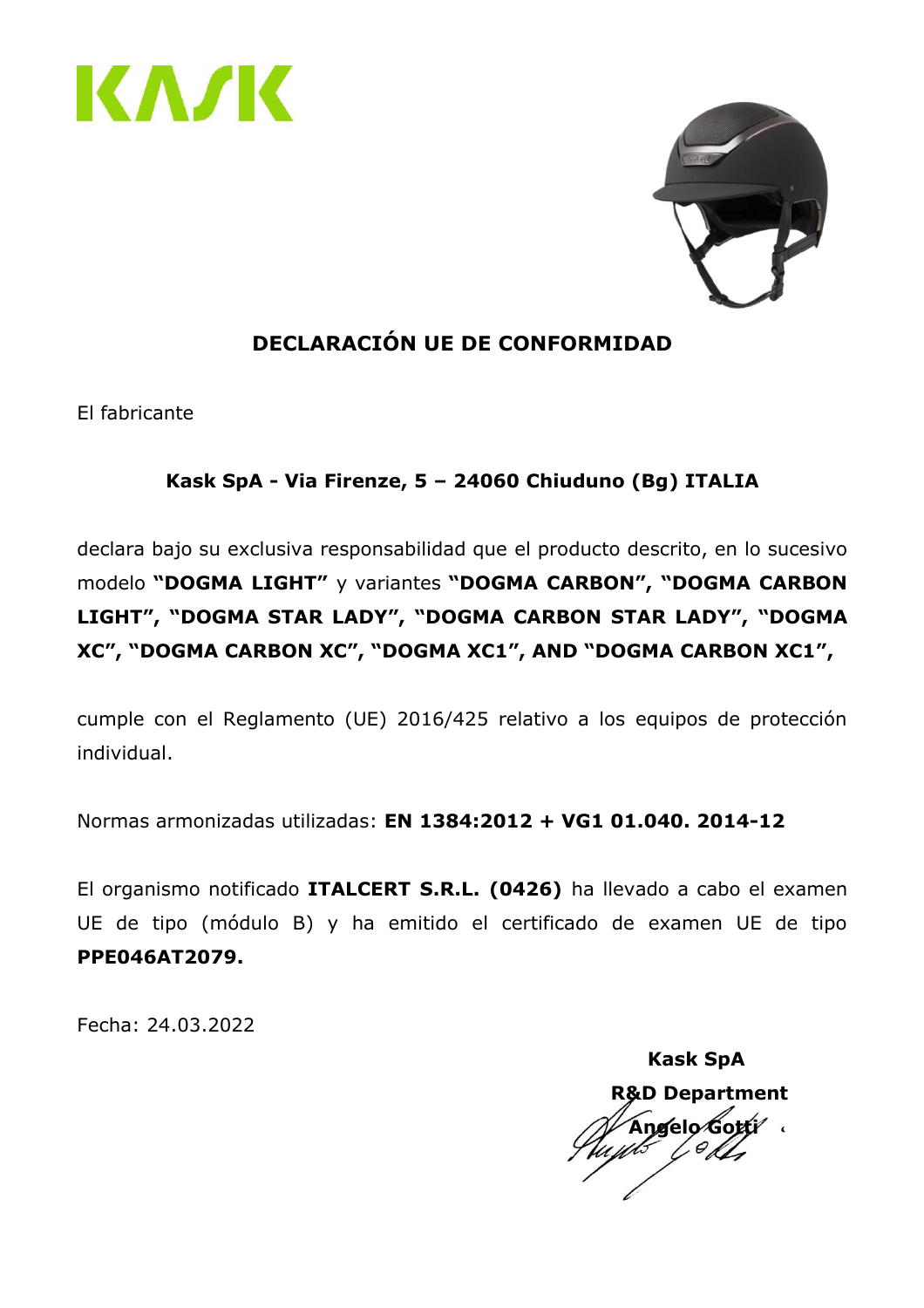



## **DECLARAÇÃO UE DE CONFORMIDADE**

O fabricante

### **Kask SpA - Via Firenze, 5 – 24060 Chiuduno (Bg) ITÁLIA**

declara sob a sua exclusiva responsabilidade que o produto descrito abaixo modelo **"DOGMA LIGHT"** e variantes **"DOGMA CARBON", "DOGMA CARBON LIGHT", "DOGMA STAR LADY", "DOGMA CARBON STAR LADY", "DOGMA XC", "DOGMA CARBON XC", "DOGMA XC1", AND "DOGMA CARBON XC1"**,

Está em conformidade com o Regulamento (UE) 2016/425 sobre os equipamentos de proteção individual.

Normas harmonizadas utilizadas: **EN 1384:2012 + VG1 01.040. 2014-12**

O organismo notificado **ITALCERT S.R.L. (0426)** realizou o exame UE de tipo (módulo B) e emitiu o certificado de exame UE do tipo **PPE046AT2079.**

 **Kask SpA R&D Department Angelo Gotti**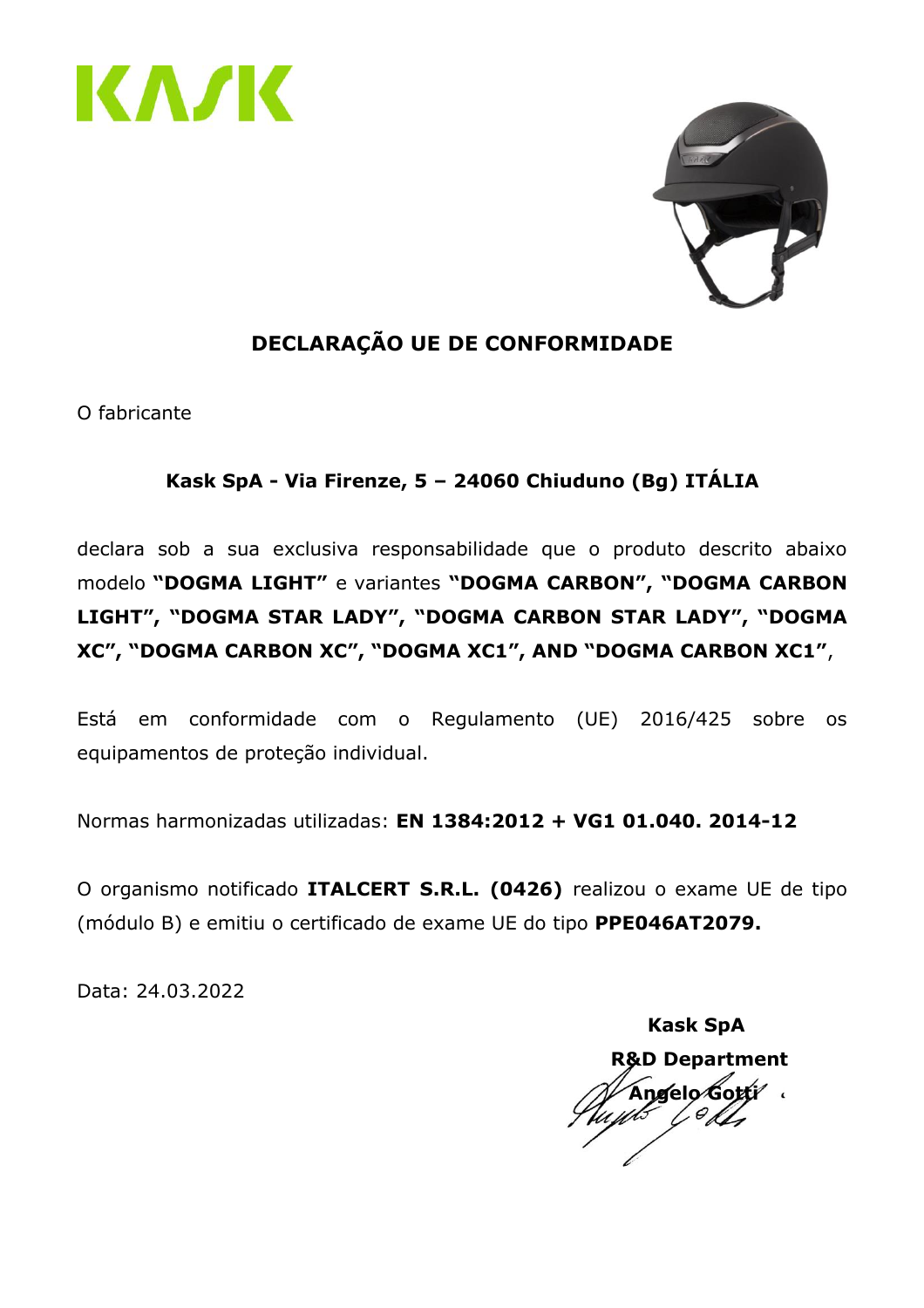



#### **EU OVEREENSTEMMINGSVERKLARING**

De fabrikant

#### **Kask SpA - Via Firenze, 5 – 24060 Chiuduno (Bg) ITALIE**

verklaart onder zijn eigen exclusieve verantwoordelijkheid dat het hierna beschreven product model **"DOGMA LIGHT"** en varianten **"DOGMA CARBON", "DOGMA CARBON LIGHT", "DOGMA STAR LADY", "DOGMA CARBON STAR LADY", "DOGMA XC", "DOGMA CARBON XC", "DOGMA XC1", AND "DOGMA CARBON XC1"**,

conform is met de Verordening (UE) 2016/425 met betrekking op de persoonlijke beschermingsmiddelen.

Toegepaste geharmoniseerde normen: **EN 1384:2012+VG1 01.040.2014-12**

De aangemelde instantie **ITALCERT S.R.L. (0426)** heeft het EU-typeonderzoek uitgevoerd (module B) en heeft het certificaat van EU-typeonderzoek afgegeven **PPE046AT2079.**

 **Kask SpA R&D Department Angelo Gotti**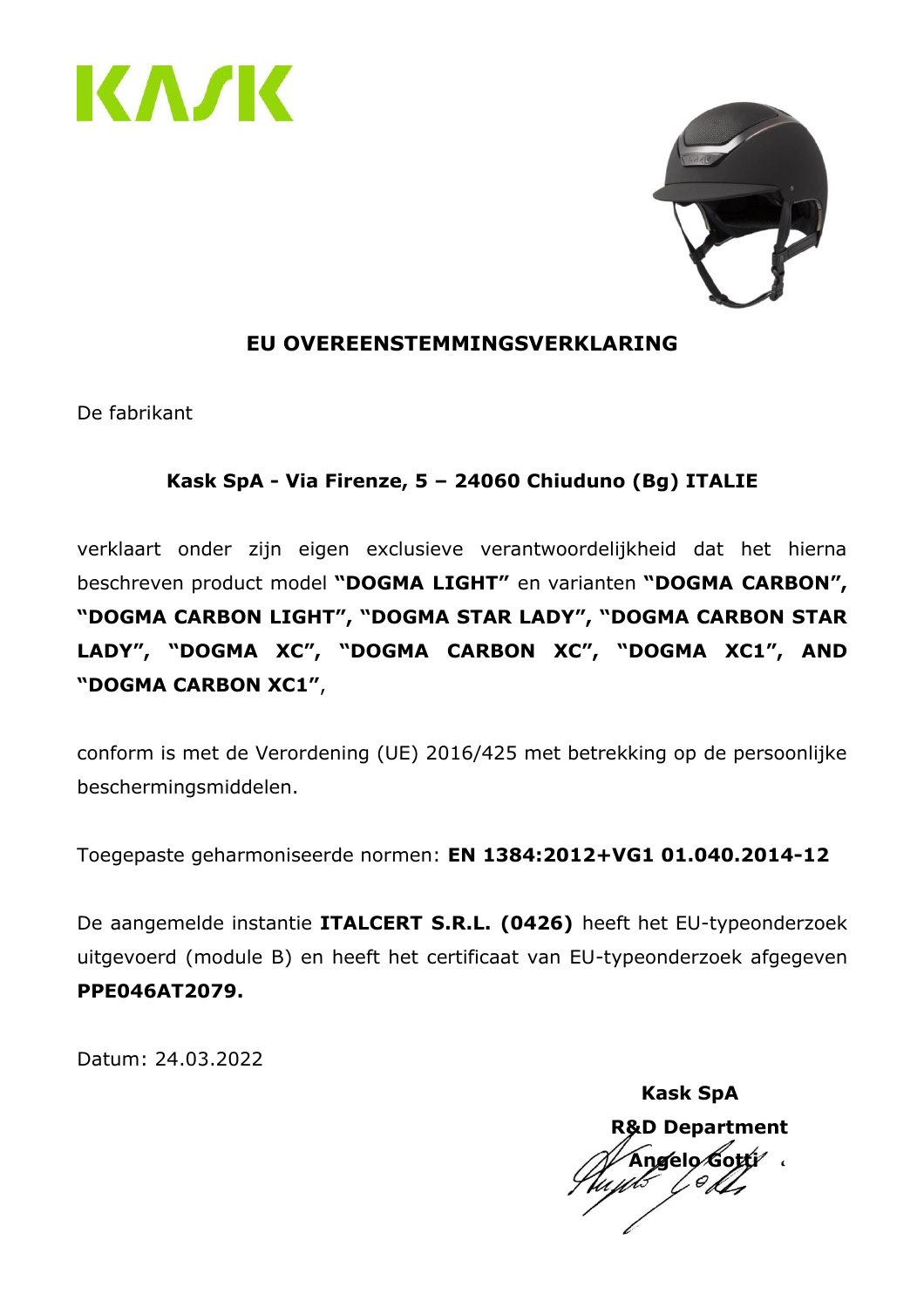



# **EU FÖRSÄKRAN OM ÖVERENSSTÄMMELSE**

Tillverkaren

#### **Kask SpA - Via Firenze, 5 – 24060 Chiuduno (Bg) ITALIEN**

försäkrar under det egna ansvaret att den beskrivna produkten, hädanefter modell **"DOGMA LIGHT"** och varianter **"DOGMA CARBON", "DOGMA CARBON LIGHT", "DOGMA STAR LADY", "DOGMA CARBON STAR LADY", "DOGMA XC", "DOGMA CARBON XC", "DOGMA XC1", AND "DOGMA CARBON XC1"**,

den överensstämmer med förordningen (EU) 2016/425 om personliga skyddsutrustningar.

Använda harmoniserade standarder: **EN 1384:2012 + VG1 01.040. 2014-12**

Det anmälda organet **ITALCERT S.R.L. (0426)** har utfört EU-typkontroll (modul B) och har utgett EU-typkontrollintyg **PPE046AT2079.**

 **Kask SpA R&D Department Angelo Gotti**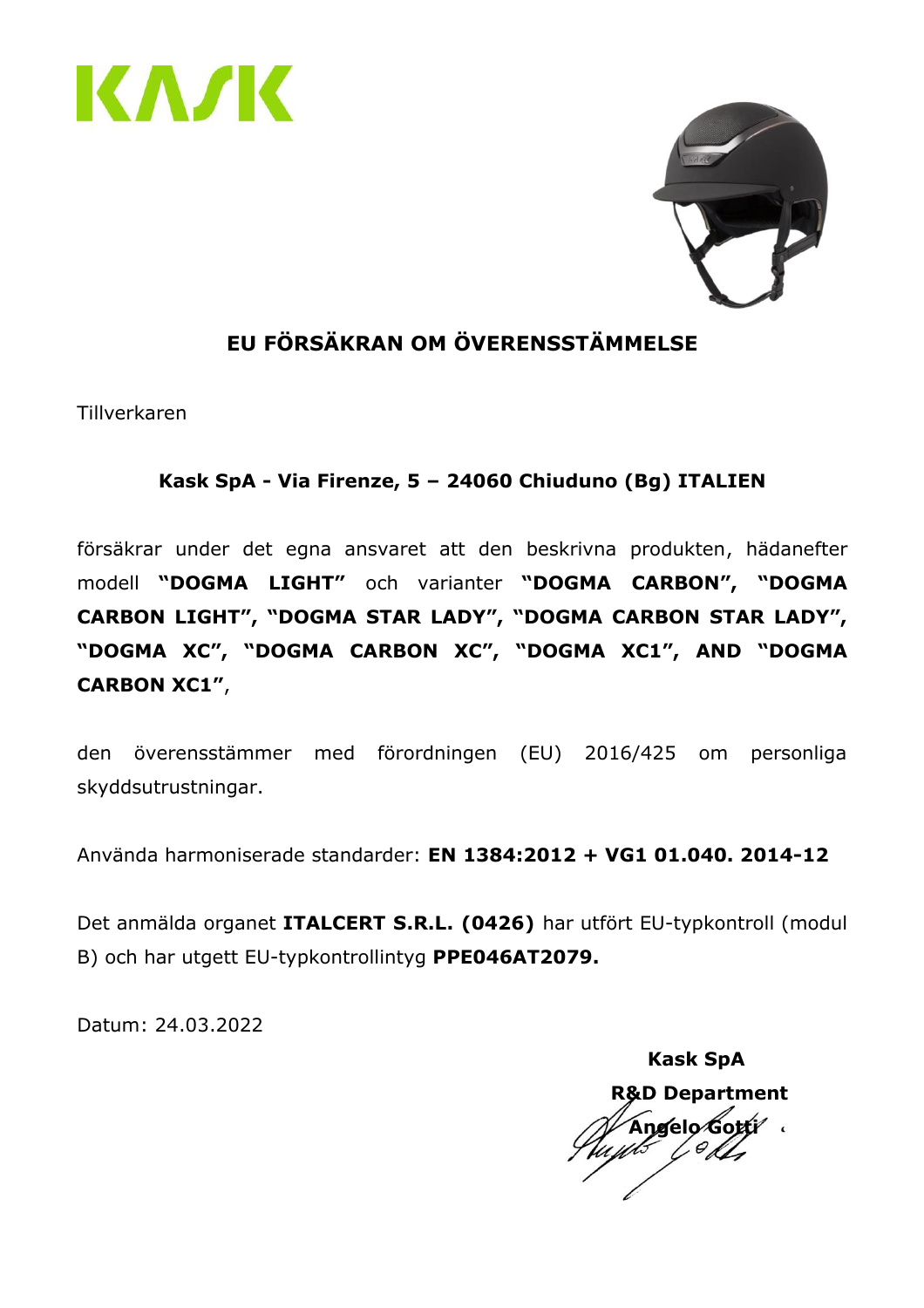



#### **EU VAATIMUSTENMUKAISUUSVAKUUTUS**

Valmistaja

#### **Kask SpA - Via Firenze, 5 – 24060 Chiuduno (Bg) ITALIA**

vakuuttaa omalla yksinomaisella vastuullaan, että seuraavassa kuvattu tuote malli **"DOGMA LIGHT"** ja versiot **"DOGMA CARBON", "DOGMA CARBON LIGHT", "DOGMA STAR LADY", "DOGMA CARBON STAR LADY", "DOGMA XC", "DOGMA CARBON XC", "DOGMA XC1", AND "DOGMA CARBON XC1"**,

ovat henkilönsuojaimia koskevan EU-asetuksen 2016/425 mukaisia.

Käytetyt yhdenmukaistetut standardit: **EN 1384:2012 + VG1 01.040. 2014- 12**

Ilmoitettu laitos **ITALCERT S.R.L. (0426)** suoritti EU-tyyppitarkastuksen (moduuli B) ja antoi EU-tyyppitarkastustodistuksen **PPE046AT2079.**

Pvm: 24.03.2022

 **Kask SpA R&D Department Angelo Gotti**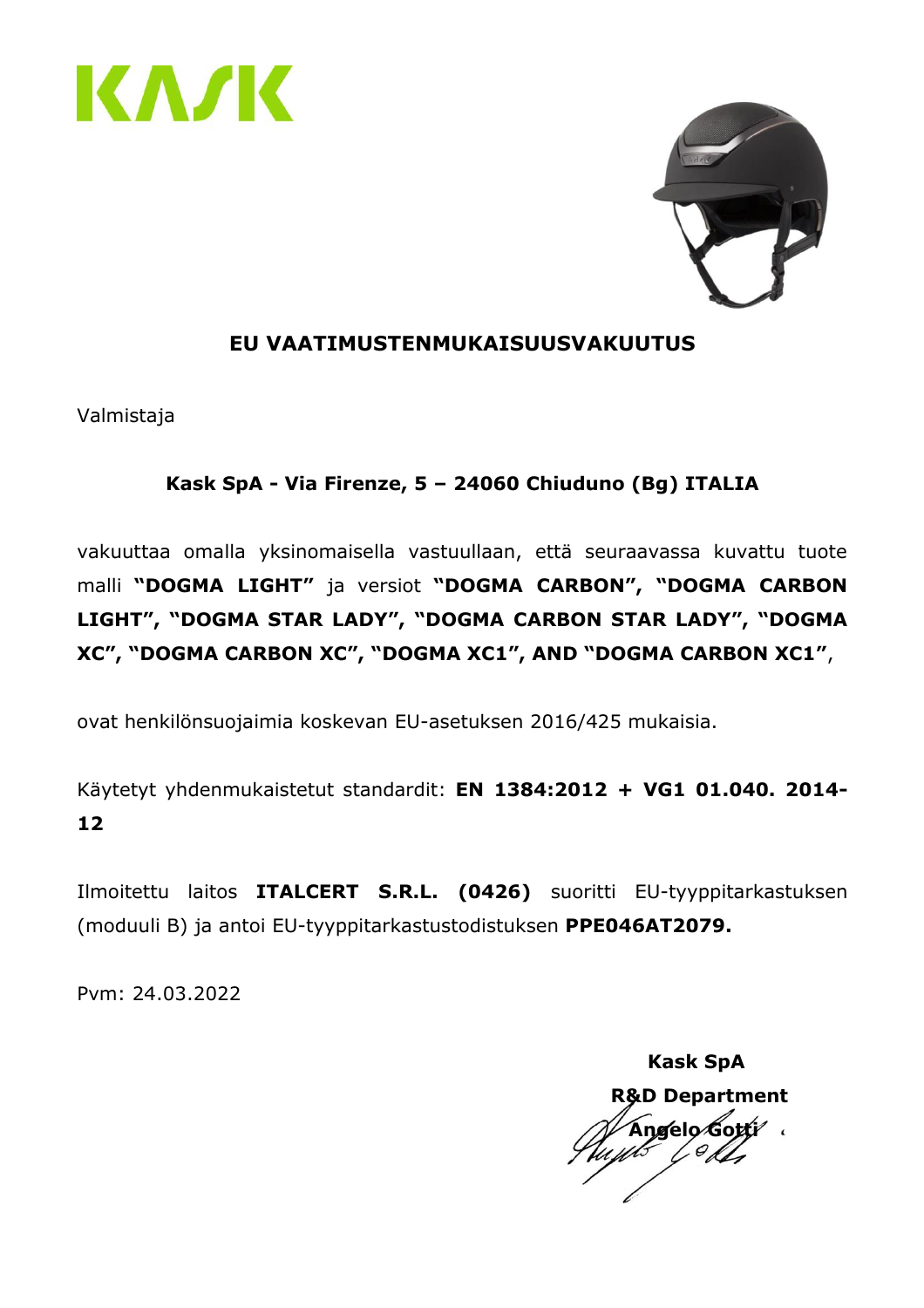



#### **EU OVERENSSTEMMELSESERKLÆRING**

Fabrikanten

#### **Kask SpA - Via Firenze, 5 – 24060 Chiuduno (Bg) ITALIEN**

erklærer for eget ansvar, at produktet beskrevet nedenfor model **"DOGMA LIGHT"** og varianter **"DOGMA CARBON", "DOGMA CARBON LIGHT", "DOGMA STAR LADY", "DOGMA CARBON STAR LADY", "DOGMA XC", "DOGMA CARBON XC", "DOGMA XC1", AND "DOGMA CARBON XC1"**,

er i overensstemmelse med forordningen (EU) 2016/425 om personlige værnemidler.

Anvendte harmoniserede standarder: **EN 1384:2012 + VG1 01.040. 2014-12**

Det bemyndigede organ **ITALCERT S.R.L. (0426)** har udført EU typeafprøvningen (modul B) og har udstedt har udstedt EUtypeafprøvningsattesten **PPE046AT2079.**

Dato: 24.03.2022

 **Kask SpA R&D Department Angelo Gotti**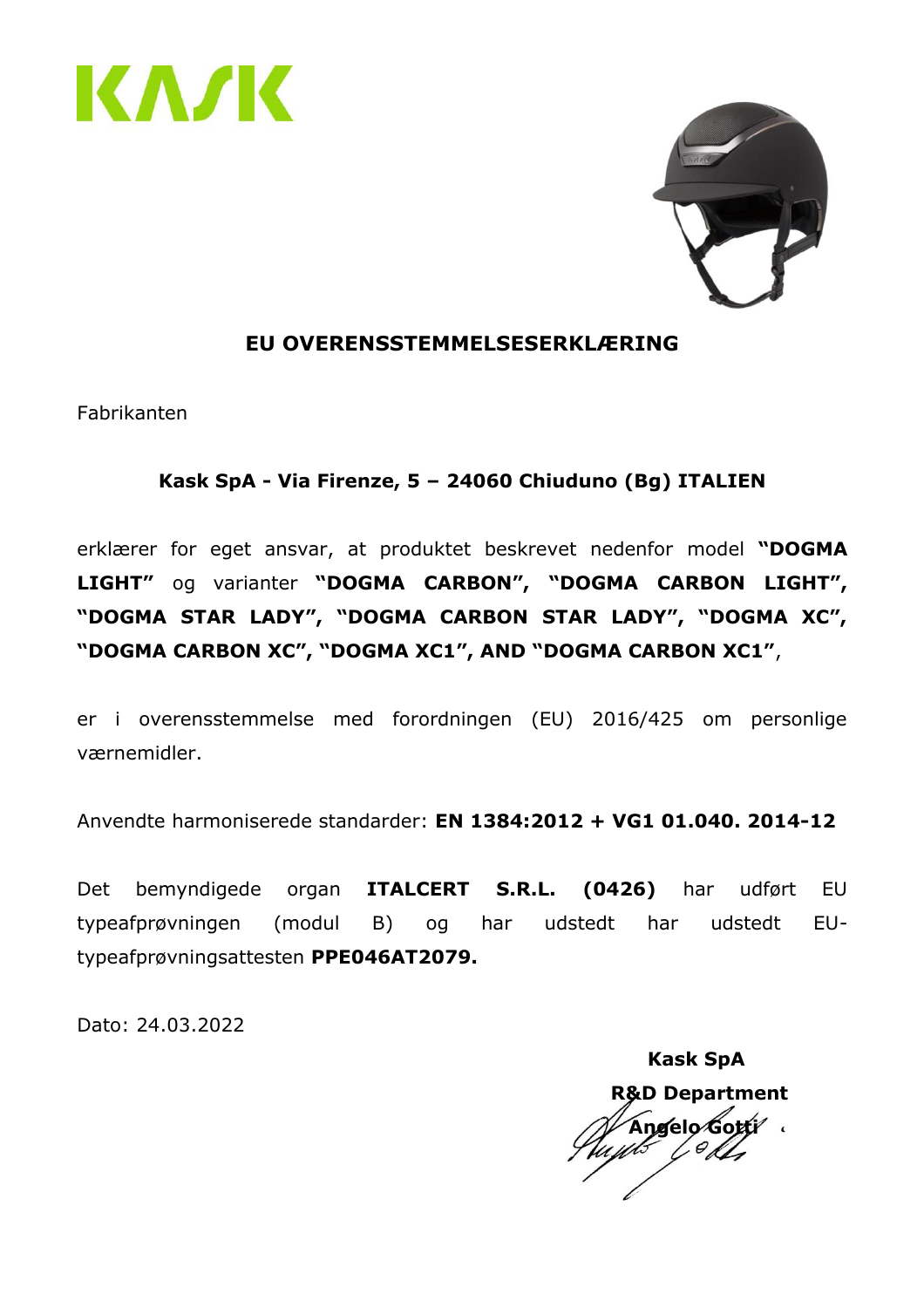



### **EÜ VASTAVUSDEKLARATSIOON**

Tootja

#### **Kask SpA - Via Firenze, 5 – 24060 Chiuduno (Bergamo) ITAALIA**

deklareerib omal vastutusel, et toote mudel **"DOGMA LIGHT"** ja versioonid **"DOGMA CARBON", "DOGMA CARBON LIGHT", "DOGMA STAR LADY", "DOGMA CARBON STAR LADY", "DOGMA XC", "DOGMA CARBON XC", "DOGMA XC1", AND "DOGMA CARBON XC1"**,

vastavad isikukaitsevahendite määruse 2016/425/EL nõuetele

Ühilduvad harmoniseeritud nõuded: **EN 1384:2012 + VG1 01.040. 2014-12**

EÜ tüübihindamise (moodul B) teostas ning tüübihindamistõendi **PPE046AT2079** väljastas teavitatud asutus **ITALCERT S.R.L. (0426).**

Kuupäev: 24.03.2022

 **Kask SpA R&D Department Angelo Gotti**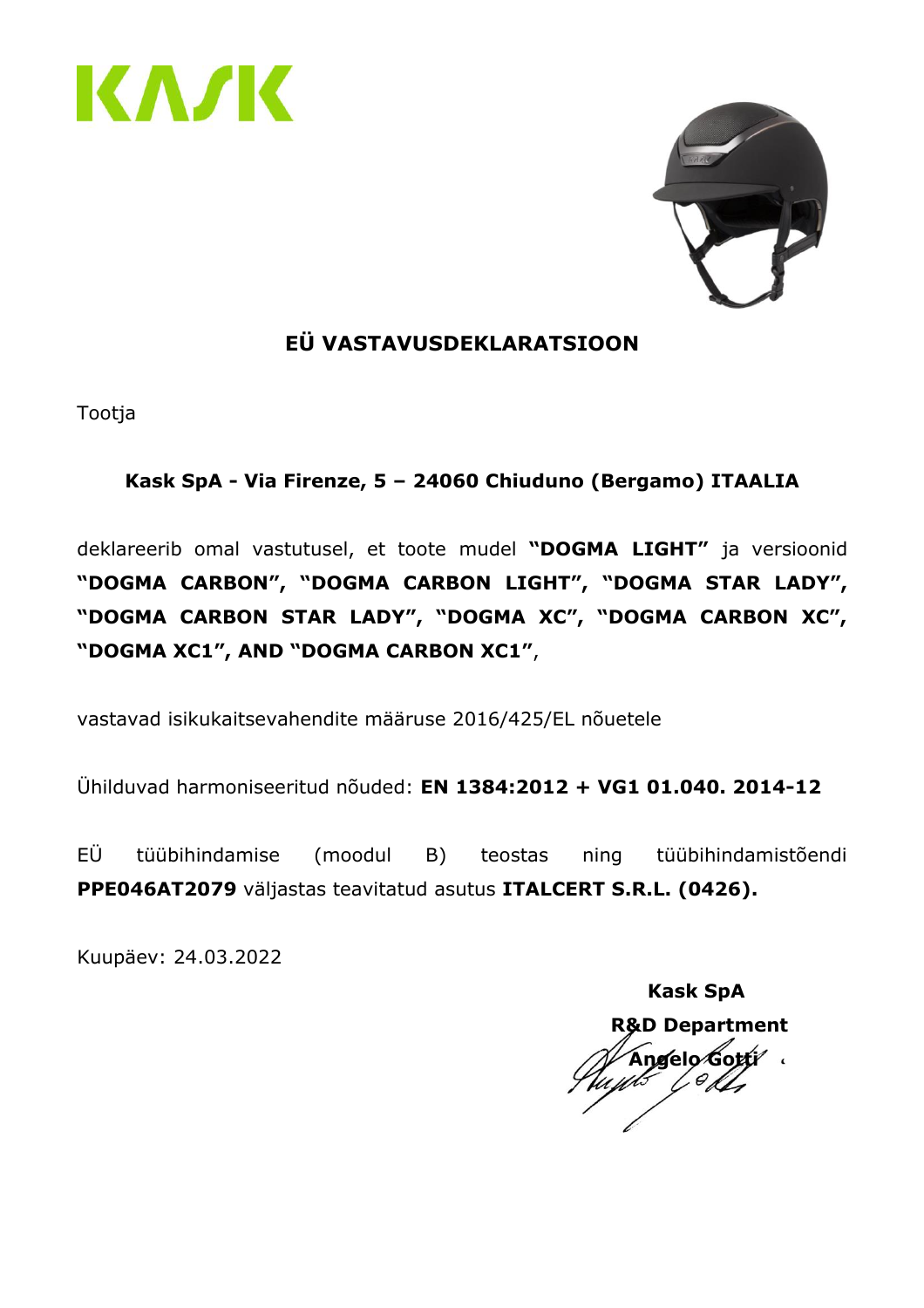



# **ES ATBILSTĪBAS DEKLARĀCIJA**

Ražotājs

### **Kask SpA - Via Firenze, 5 – 24060 Chiuduno (BG) ITALIA (ITĀLIJA)**

uz savu atbildību paziņo, ka turpmāk aprakstītais izstrādājuma modelis **"DOGMA LIGHT"** un varianti **"DOGMA CARBON", "DOGMA CARBON LIGHT", "DOGMA STAR LADY", "DOGMA CARBON STAR LADY", "DOGMA XC", "DOGMA CARBON XC", "DOGMA XC1", AND "DOGMA CARBON XC1"**,

atbilst Regulas (ES) 2016/425 par individuālajiem aizsardzības līdzekļiem prasībām.

Izmantotie saskaņotie standarti: **EN 1384:2012 + VG1 01.040. 2014-12**

Paziņotā institūcija **ITALCERT S.R.L. (0426)** veica ES tipa pārbaudes (B modulis) un izsniedza ES tipa pārbaudes sertifikātu **PPE046AT2079.**

 **Kask SpA R&D Department Angelo Gotti**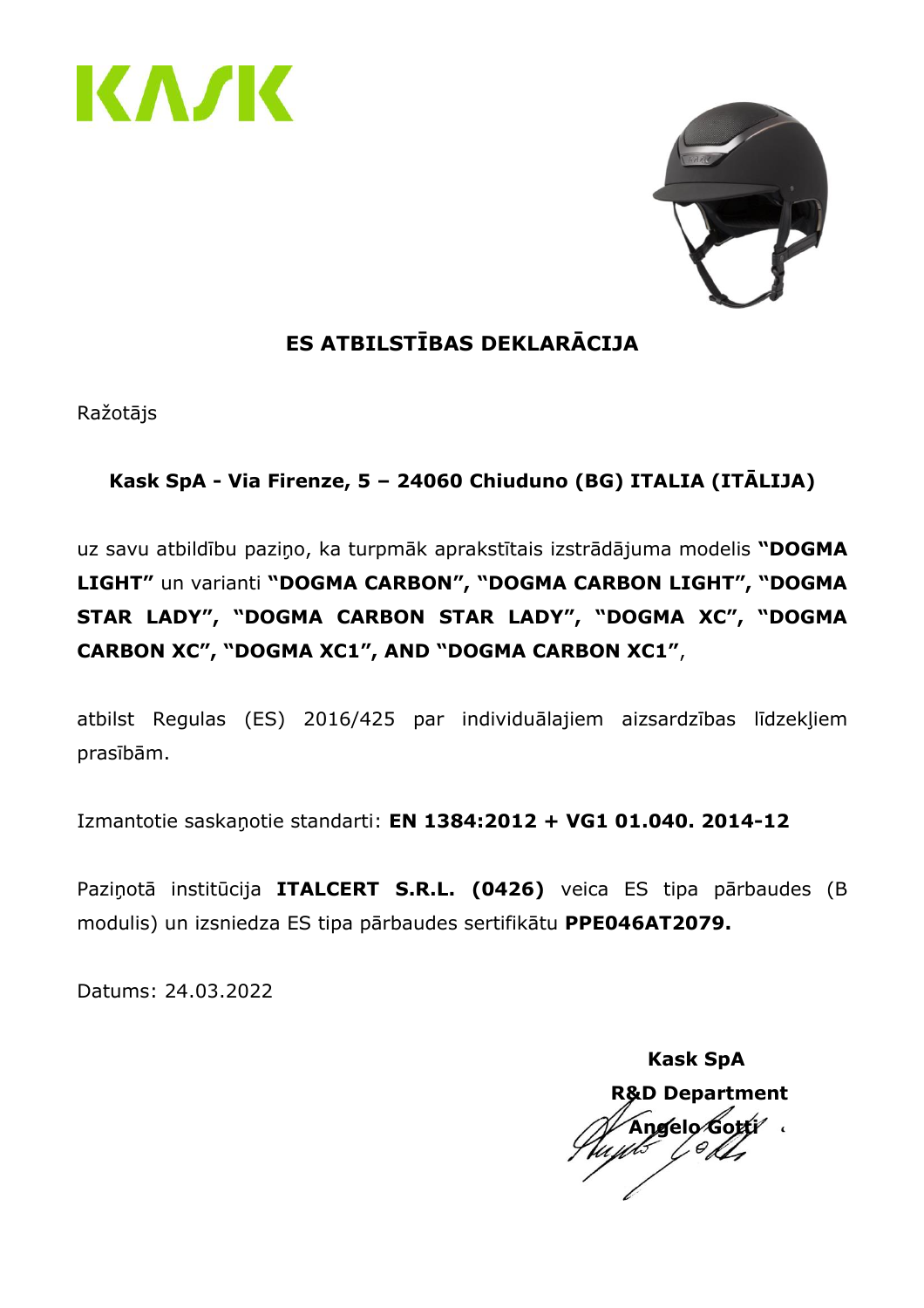



### **ES ATITIKTIES DEKLARACIJA**

Gamintojas

### **"Kask SpA - Via Firenze, 5 – 24060 Chiuduno (Bg) ITALIJA**

prisiimdamas atsakomybę patvirtinta, kad toliau nurodytas produktas, kurio modelis **"DOGMA LIGHT"** ir versijos **"DOGMA CARBON", "DOGMA CARBON LIGHT", "DOGMA STAR LADY", "DOGMA CARBON STAR LADY", "DOGMA XC", "DOGMA CARBON XC", "DOGMA XC1", AND "DOGMA CARBON XC1"**,

atitinka reglamentą (ES) 2016/425 dėl asmeninės apsaugos priemonių.

Taikyti darnieji standartai: **EN 1384:2012 + VG1 01.040. 2014-12**

Paskelbtoji įstaiga **ITALCERT S.R.L. (0426)** atliko ES tipo (B modulio) tyrimą ir išdavė ES tipo tyrimo sertifikatą **PPE046AT2079.**

 **Kask SpA R&D Department Angelo Gotti**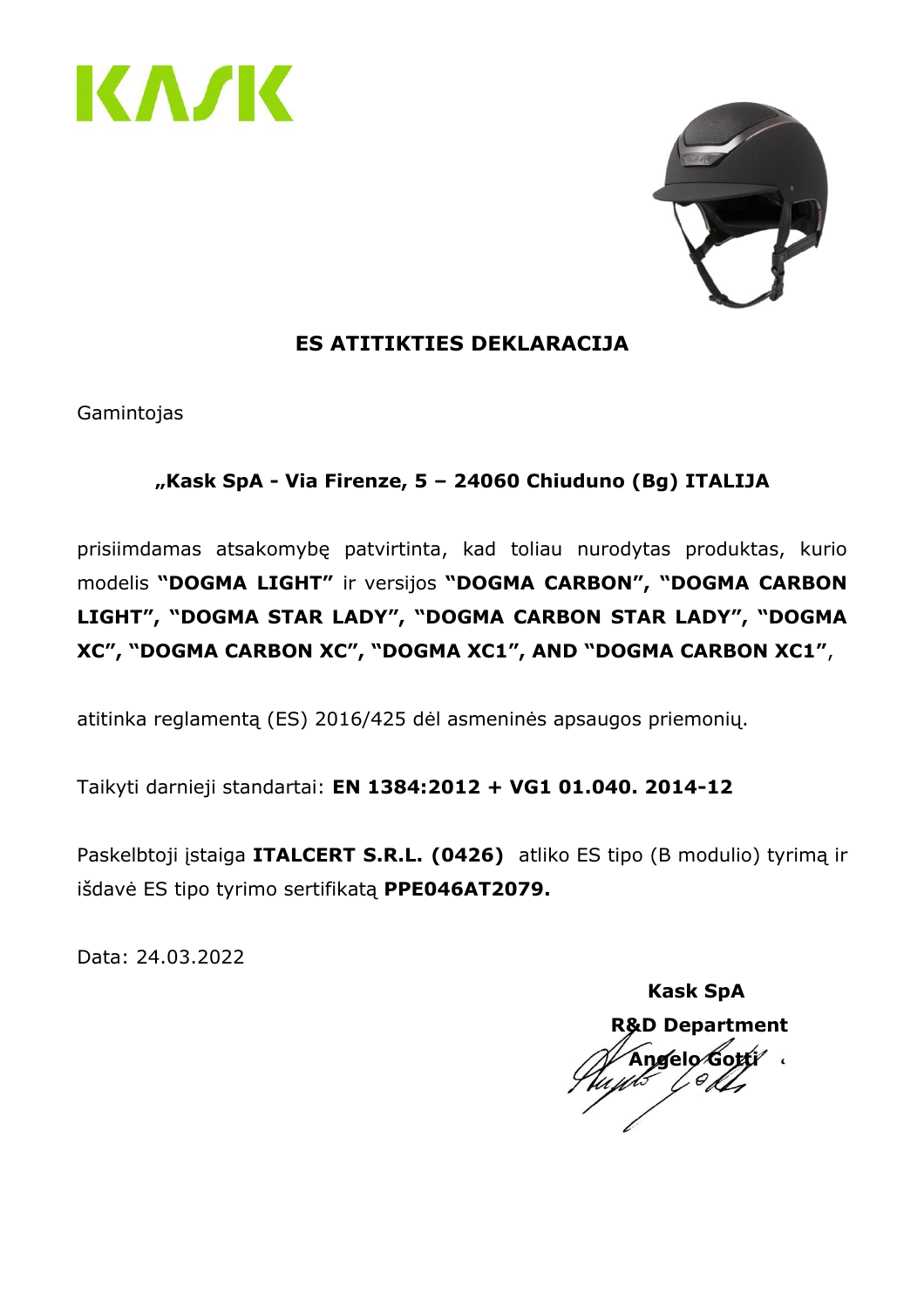



# **DEKLARACJA ZGODNOŚCI WE**

Producent

### **Kask SpA - Via Firenze, 5 – 24060 Chiuduno (Bg) WŁOCHY**

oświadcza na własną odpowiedzialność, że produkt opisany na niniejszym modelu **"DOGMA LIGHT"** wraz z wariantami **"DOGMA CARBON", "DOGMA CARBON LIGHT", "DOGMA STAR LADY", "DOGMA CARBON STAR LADY", "DOGMA XC", "DOGMA CARBON XC", "DOGMA XC1", AND "DOGMA CARBON XC1"**,

jest zgodny z Rozporządzeniem (WE) 2016/425 odnoszącym się do środków ochrony indywidualnej.

Zastosowane normy zharmonizowane: **EN 1384:2012 + VG1 01.040. 2014-12**

Jednostka notyfikowana **ITALCERT S.R.L. (0426)** przeprowadziła badanie typu WE (moduł B) i wydała certyfikat badania typu WE **PPE046AT2079.**

 **Kask SpA R&D Department Angelo Gotti**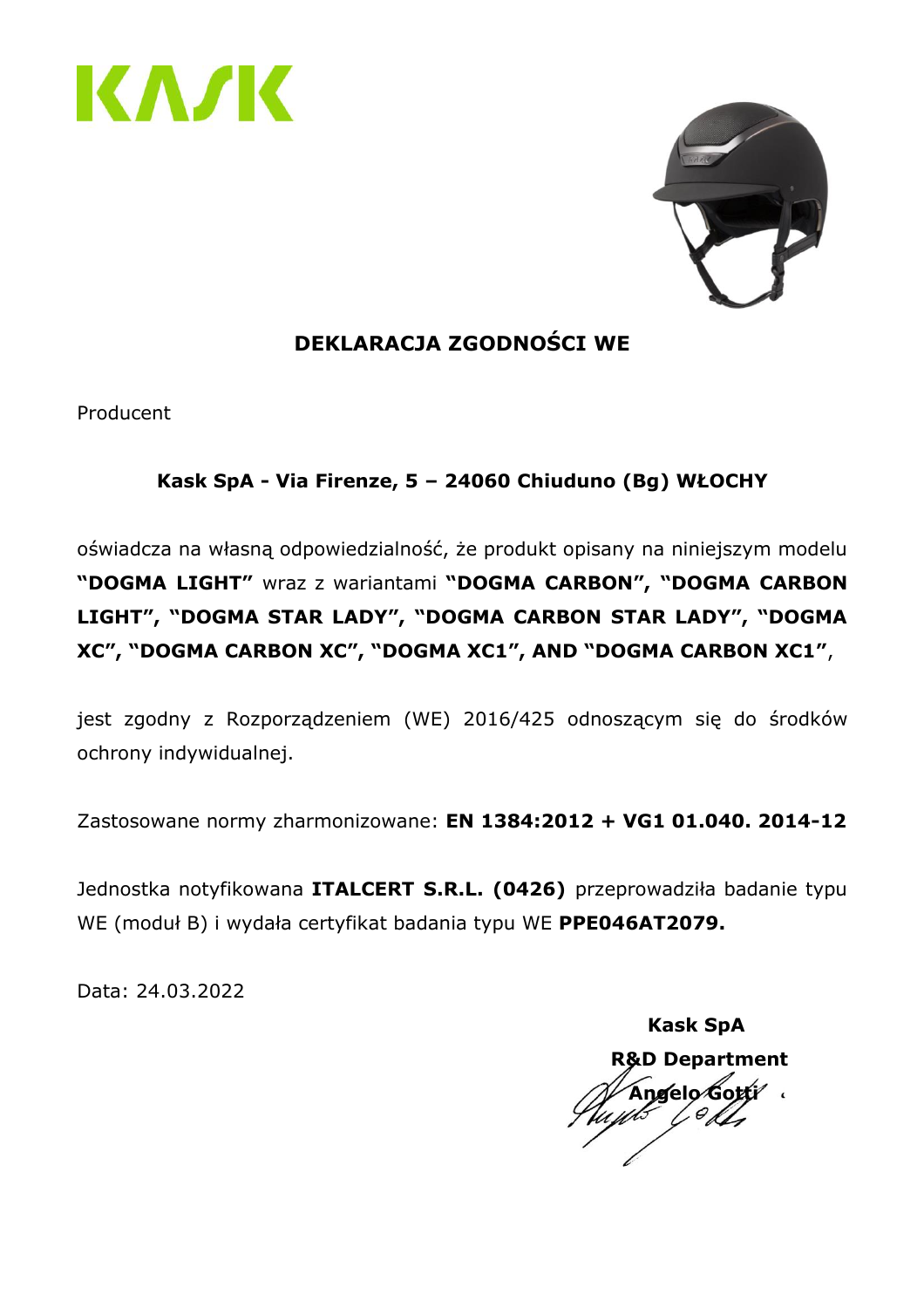



# **PROHLÁŠENÍ O SHODĚ EU**

Výrobce

## **Kask SpA - Via Firenze, 5 – 24060 Chiuduno (Bg) ITÁLIE**

prohlašuje na svou vlastní odpovědnost, že výrobek označený níže jako model **"DOGMA LIGHT"** a varianty **"DOGMA CARBON", "DOGMA CARBON LIGHT", "DOGMA STAR LADY", "DOGMA CARBON STAR LADY", "DOGMA XC", "DOGMA CARBON XC", "DOGMA XC1", AND "DOGMA CARBON XC1",**

je v souladu s nařízením (EU) 2016/425 o osobních ochranných prostředcích.

Použité harmonizované normy: **EN 1384:2012 + VG1 01.040. 2014-12**

Subjekt **ITALCERT S.R.L. (0426)** provedl typovou zkoušku EU (modul B) a vydal certifikát přezkoušení typu EU **PPE046AT2079.**

Dne: 24.03.2022

 **Kask SpA R&D Department Angelo Gotti**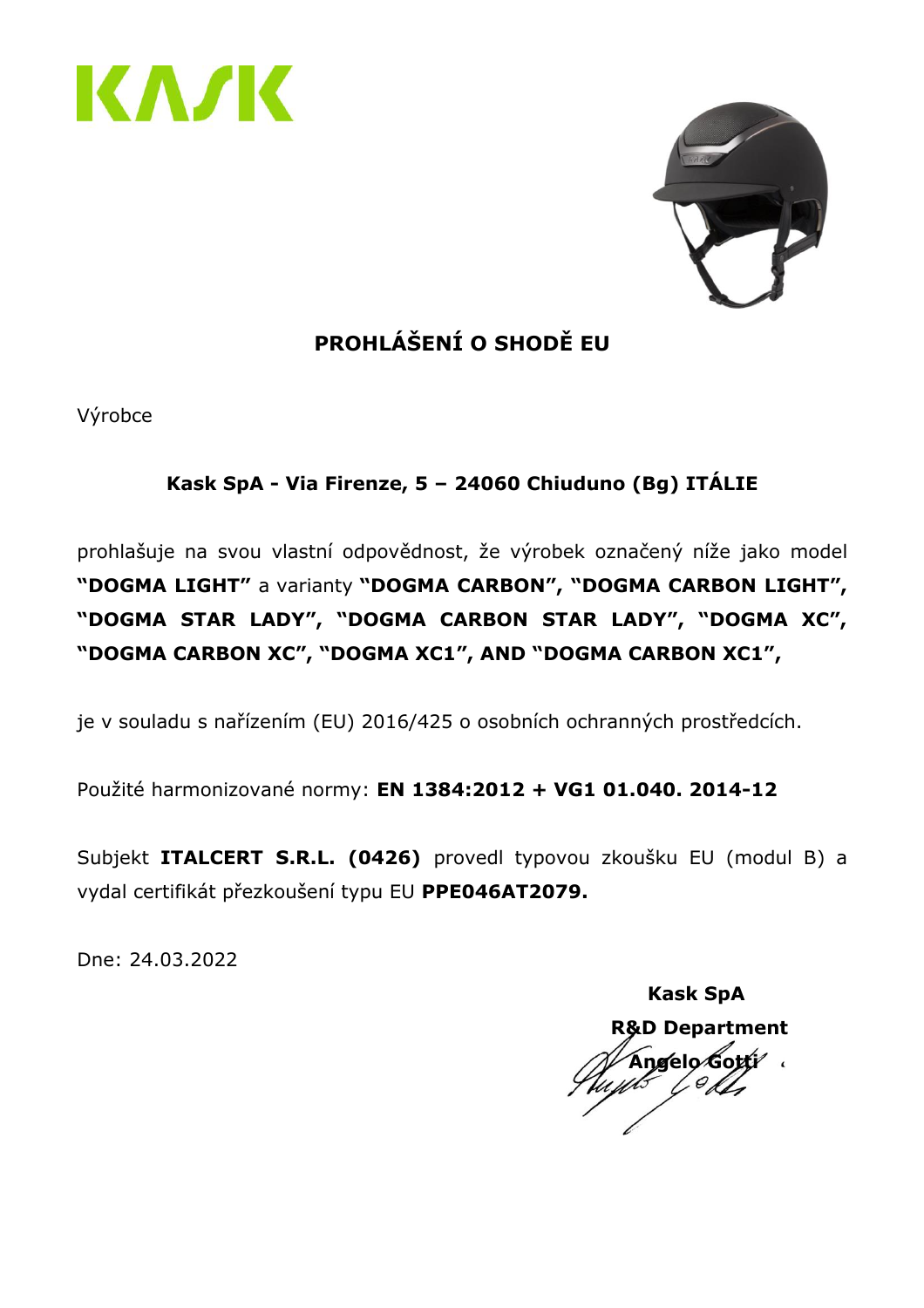



# **VYHLÁSENIE O ZHODE EÚ**

Výrobca

### **Kask SpA - Via Firenze, 5 – 24060 Chiuduno (Bg) TALIANSKO**

vyhlasuje na svoju vlastnú zodpovednosť, že výrobok označený nižšie ako **"DOGMA LIGHT"** a varianty **"DOGMA CARBON", "DOGMA CARBON LIGHT", "DOGMA STAR LADY", "DOGMA CARBON STAR LADY", "DOGMA XC", "DOGMA CARBON XC", "DOGMA XC1", AND "DOGMA CARBON XC1",**

je v súlade s nariadením (EÚ) 2016/425 o osobných ochranných prostriedkoch.

Použité harmonizované normy: **EN 1384:2012 + VG1 01.040. 2014-12**

Notifikovaný orgán **ITALCERT S.R.L. (0426)** vykonal typovú skúšku EÚ (modul B) a vydal osvedčenie o typovej skúške EÚ **PPE046AT2079.**

Dňa: 24.03.2022

 **Kask SpA R&D Department Angelo Gotti**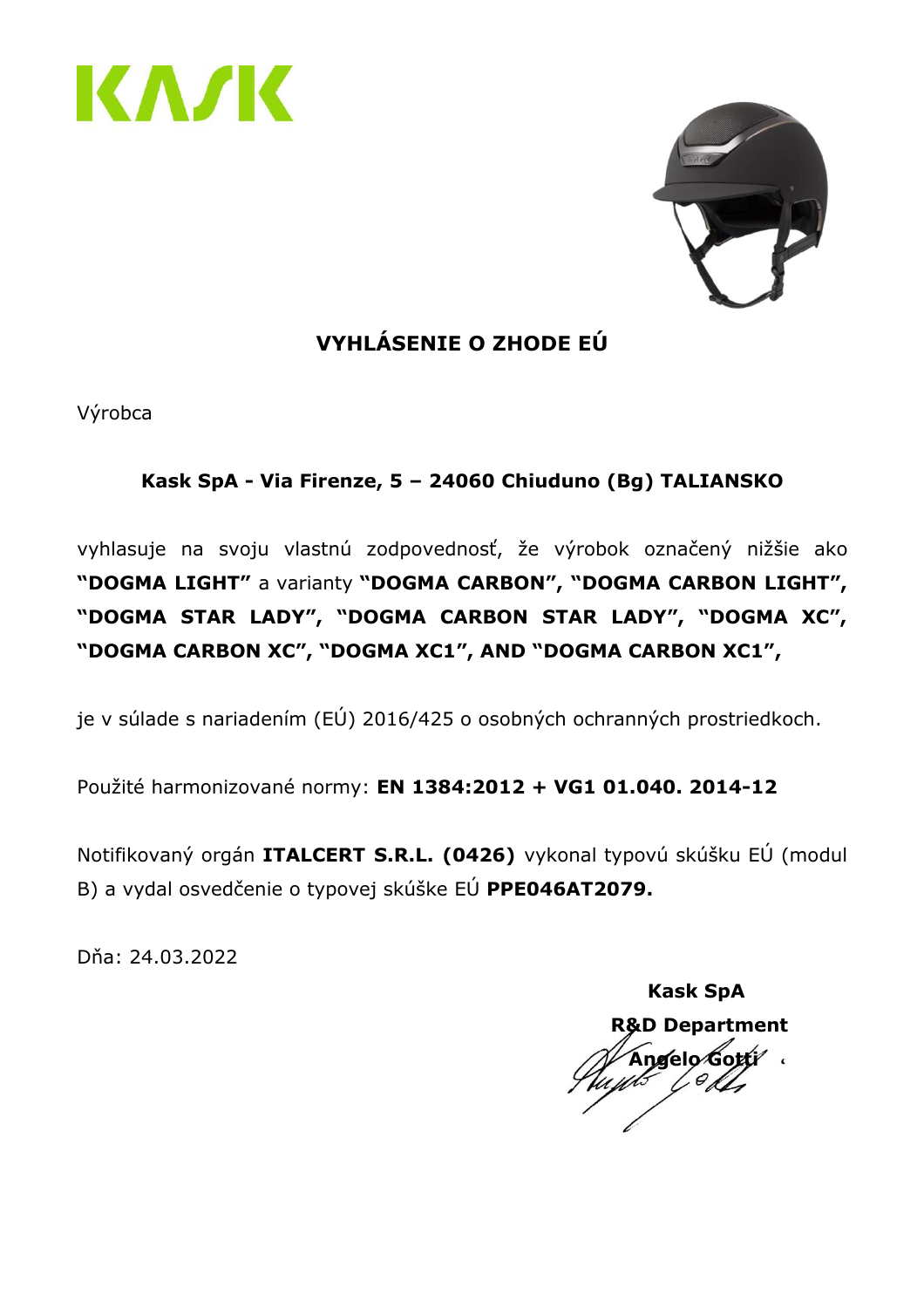



#### **ЕС ДЕКЛАРАЦИЯ ЗА СЪОТВЕТСТВИЕ**

Производителят

#### **Kask SpA - Via Firenze, 5 24060 Chiuduno (Bg) ITALIA**

декларира на своя изключителна отговорност, че описаният продукт модел **"DOGMA LIGHT"** и варианти **"DOGMA CARBON", "DOGMA CARBON LIGHT", "DOGMA STAR LADY", "DOGMA CARBON STAR LADY", "DOGMA XC", "DOGMA CARBON XC", "DOGMA XC1", AND "DOGMA CARBON XC1"**,

е в съответствие с Регламент (ЕС) 2016/425 отнасящ се до личните предпазни средства.

Използвани хармонизирани норми: **EN 1384:2012 + VG1 01.040. 2014-12**

Нотифицираният орган **ITALCERT S.R.L. (0426)** е извършил ЕС изследване на типа (формуляр B) и е издал сетификат за ЕС изследване на типа **PPE046AT2079.**

Дата: 24.03.2022

 **Kask SpA R&D Department Angelo Gotti**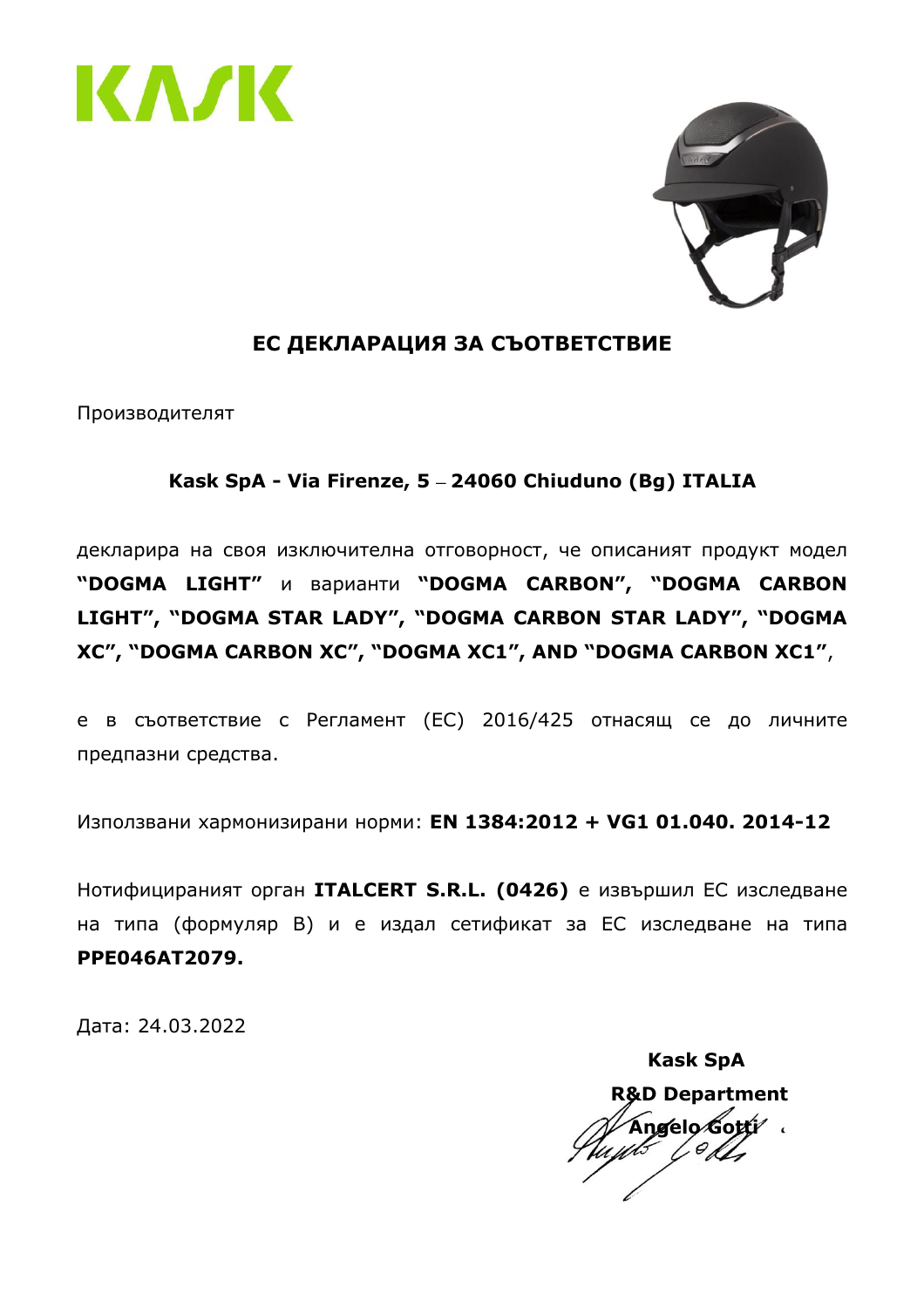



# **EU MEGFELELŐSÉGI NYILATKOZAT**

A gyártó

#### **Kask SpA - Via Firenze, 5 – 24060 Chiuduno (Bg) ITALIA**

saját kizárólagos felelősségére kijelenti, hogy az alábbiakban leírt termék **"DOGMA LIGHT"** típusa és **"DOGMA CARBON", "DOGMA CARBON LIGHT", "DOGMA STAR LADY", "DOGMA CARBON STAR LADY", "DOGMA XC", "DOGMA CARBON XC", "DOGMA XC1", AND "DOGMA CARBON XC1"** változatai,

megfelel az egyéni védőfelszerelésekre vonatkozó 2016/425 (EU) szabályzatnak.

Alkalmazott harmonizált szabványok: **EN 1384:2012 + VG1 01.040. 2014-12**

A **ITALCERT S.R.L. (0426)** bejelentett szervezet elvégezte az EUtípusvizsgálatot (B modul) és kibocsátotta az EU típusvizsgálati tanúsítványt **PPE046AT2079.**

Kelt: 24.03.2022

 **Kask SpA R&D Department Angelo Gotti**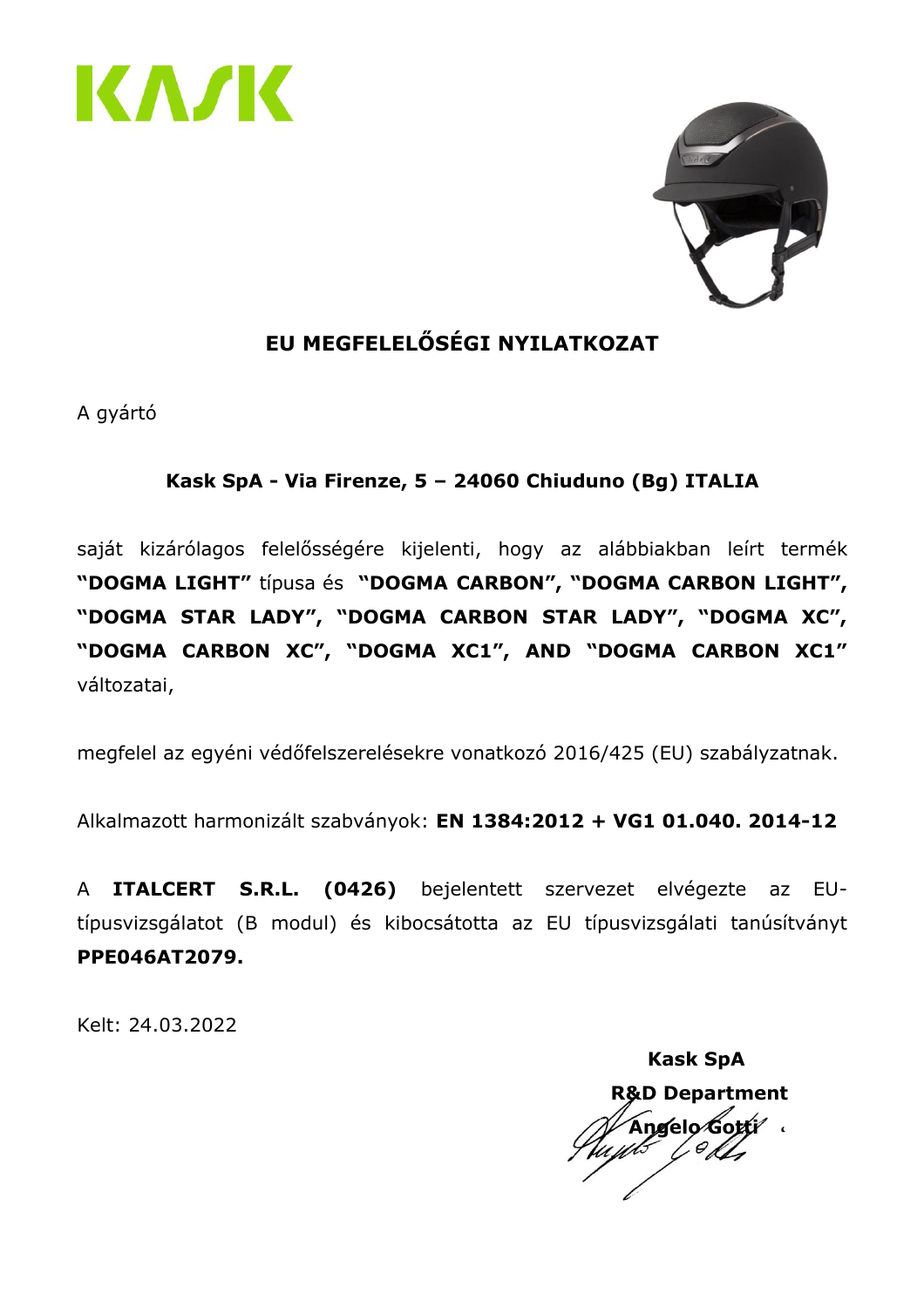



### **DECLARAȚIE DE CONFORMITATE UE**

Producătorul

#### **Kask SpA - Via Firenze, 5 – 24060 Chiuduno (Bg) ITALIA**

declară pe propria răspundere că produsul descris în modelul alăturat **"DOGMA LIGHT"** și variantele **"DOGMA CARBON", "DOGMA CARBON LIGHT", "DOGMA STAR LADY", "DOGMA CARBON STAR LADY", "DOGMA XC", "DOGMA CARBON XC", "DOGMA XC1", AND "DOGMA CARBON XC1",**

Este în conformitate cu Regulamentul (UE) 2016/425 privind echipamentele individuale de protecție.

Standarde armonizate utilizate: **EN 1384:2012 + VG1 01.040. 2014-12**

Organismul notificat, **ITALCERT S.R.L. (0426)**, a efectuat analiza UE a tipului (modul B) și a eliberat certificatul de examinare UE a tipului **PPE046AT2079.**

 **Kask SpA R&D Department Angelo Gotti**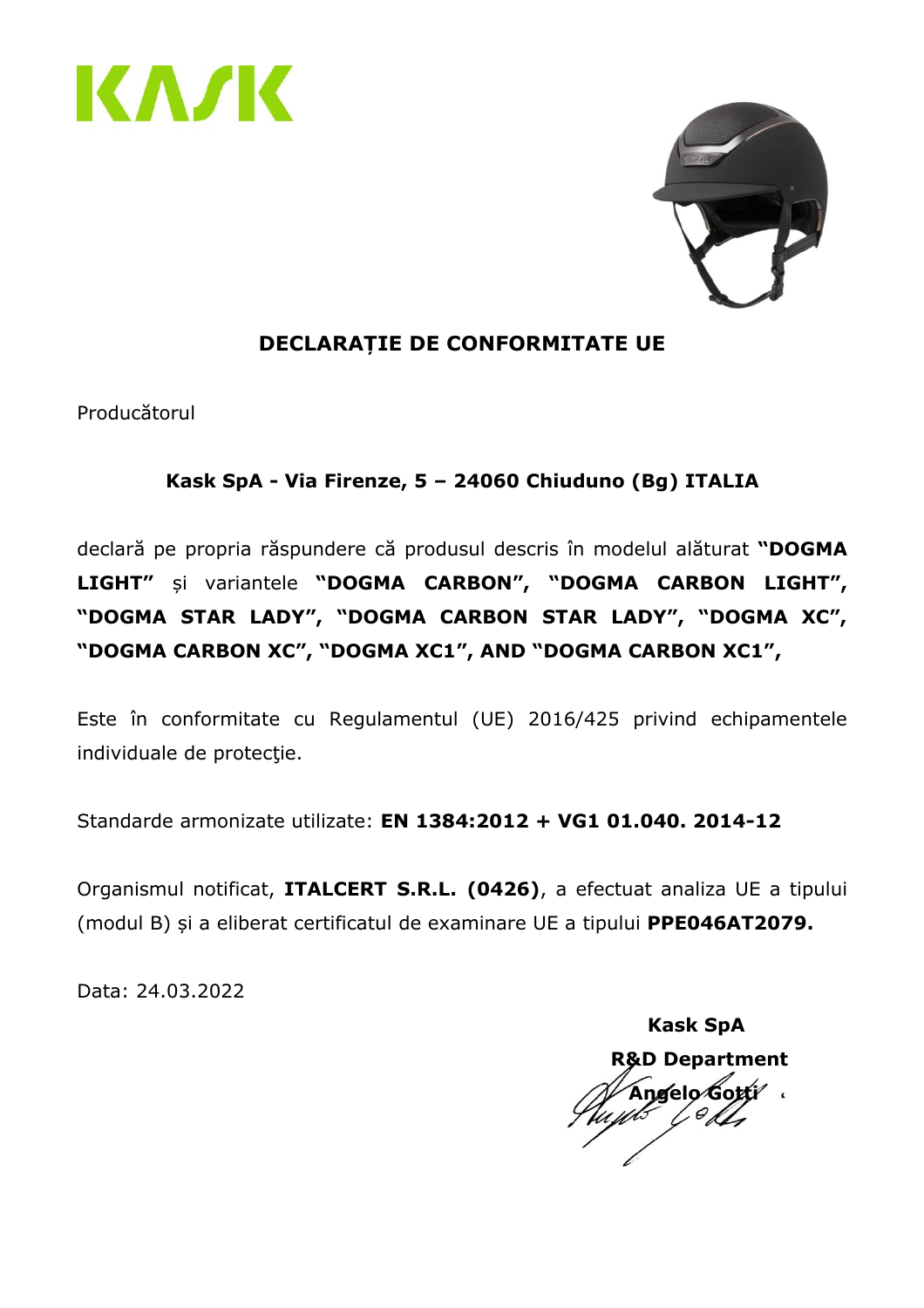



#### **EU IZJAVA O SKLADNOSTI**

Proizvajalec

### **Kask SpA – Via Firenze 5 – 24060 Chiuduno (Bg) – ITALIJA**

izjavlja na izključno lastno odgovornost, da je v nadaljevanju opisani proizvod, model **"DOGMA LIGHT"** in različice **"DOGMA CARBON", "DOGMA CARBON LIGHT", "DOGMA STAR LADY", "DOGMA CARBON STAR LADY", "DOGMA XC", "DOGMA CARBON XC", "DOGMA XC1", AND "DOGMA CARBON XC1"**,

skladen z Uredbo (EU) 2016/425 o osebni varovalni opremi.

Uporabljeni usklajeni standardi: **EN 1384:2012 + VG1 01.040. 2014-12**

Priglašeni organ **ITALCERT S.R.L. (0426)** je opravil EU-pregled tipa (modul B) in je izdal certifikat EU-pregleda UE tipa **PPE046AT2079.**

 **Kask SpA R&D Department Angelo Gotti**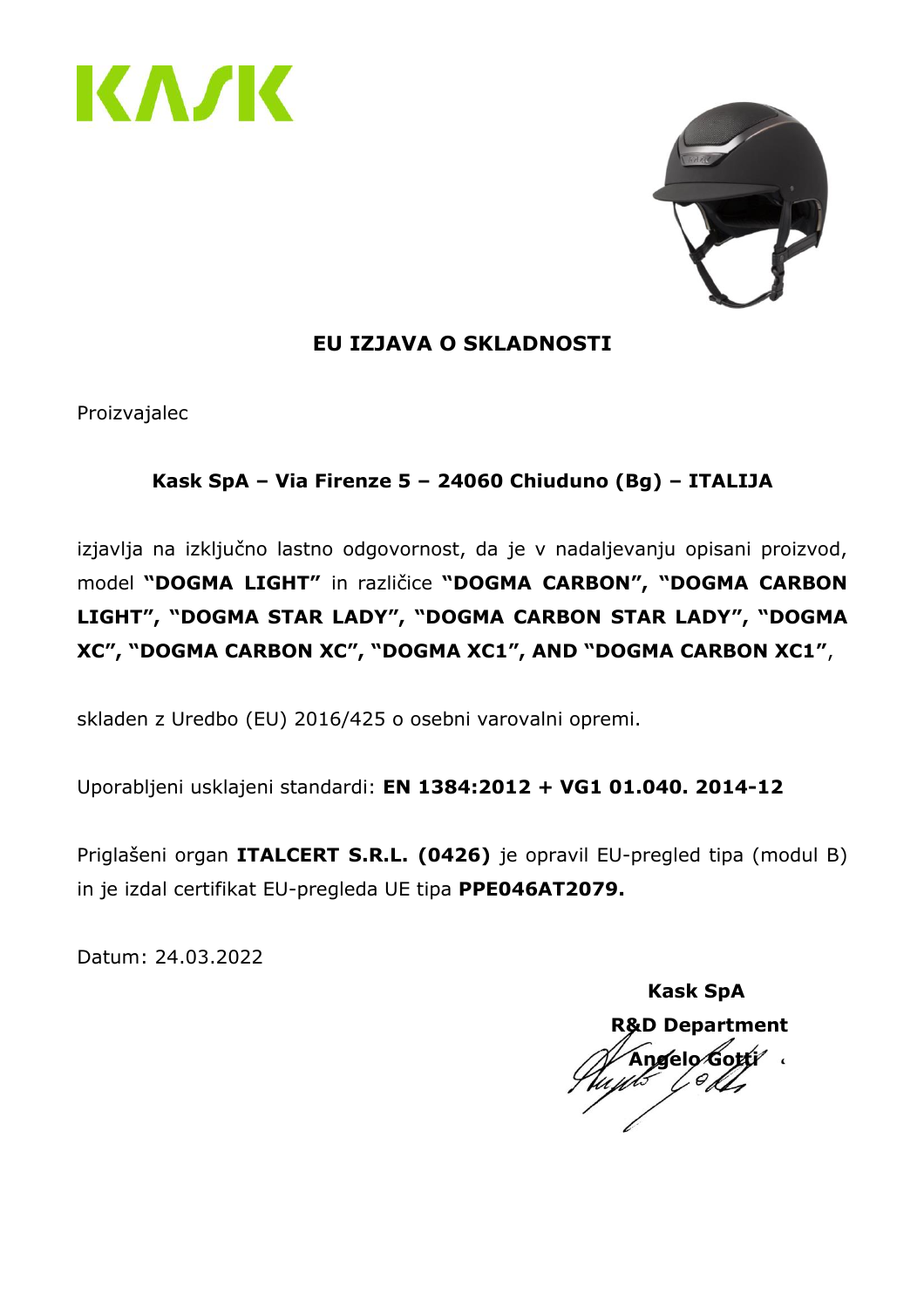



#### **EU IZJAVA O SUKLADNOSTI**

Proizvođač

#### **Kask SpA – Via Firenze, 5 – 24060 Chiuduno (BG) ITALIJA**

pod svojom isključivom odgovornošću izjavljuje da je proizvod opisan u nastavku, model **"DOGMA LIGHT"** i varijante **"DOGMA CARBON", "DOGMA CARBON LIGHT", "DOGMA STAR LADY", "DOGMA CARBON STAR LADY", "DOGMA XC", "DOGMA CARBON XC", "DOGMA XC1", AND "DOGMA CARBON XC1"**,

u skladu s Uredbom (EU) 2016/425 o osobnoj zaštitnoj opremi.

Primijenjene harmonizirane norme: **EN 1384:2012 + VG1 01.040. 2014-12**

Prijavljeno tijelo **ITALCERT S.R.L. (0426)** izvršilo je EU tipsko ispitivanje (modul B) i izdalo je potvrdu o EU tipskom ispitivanju **PPE046AT2079.**

 **Kask SpA R&D Department Angelo Gotti**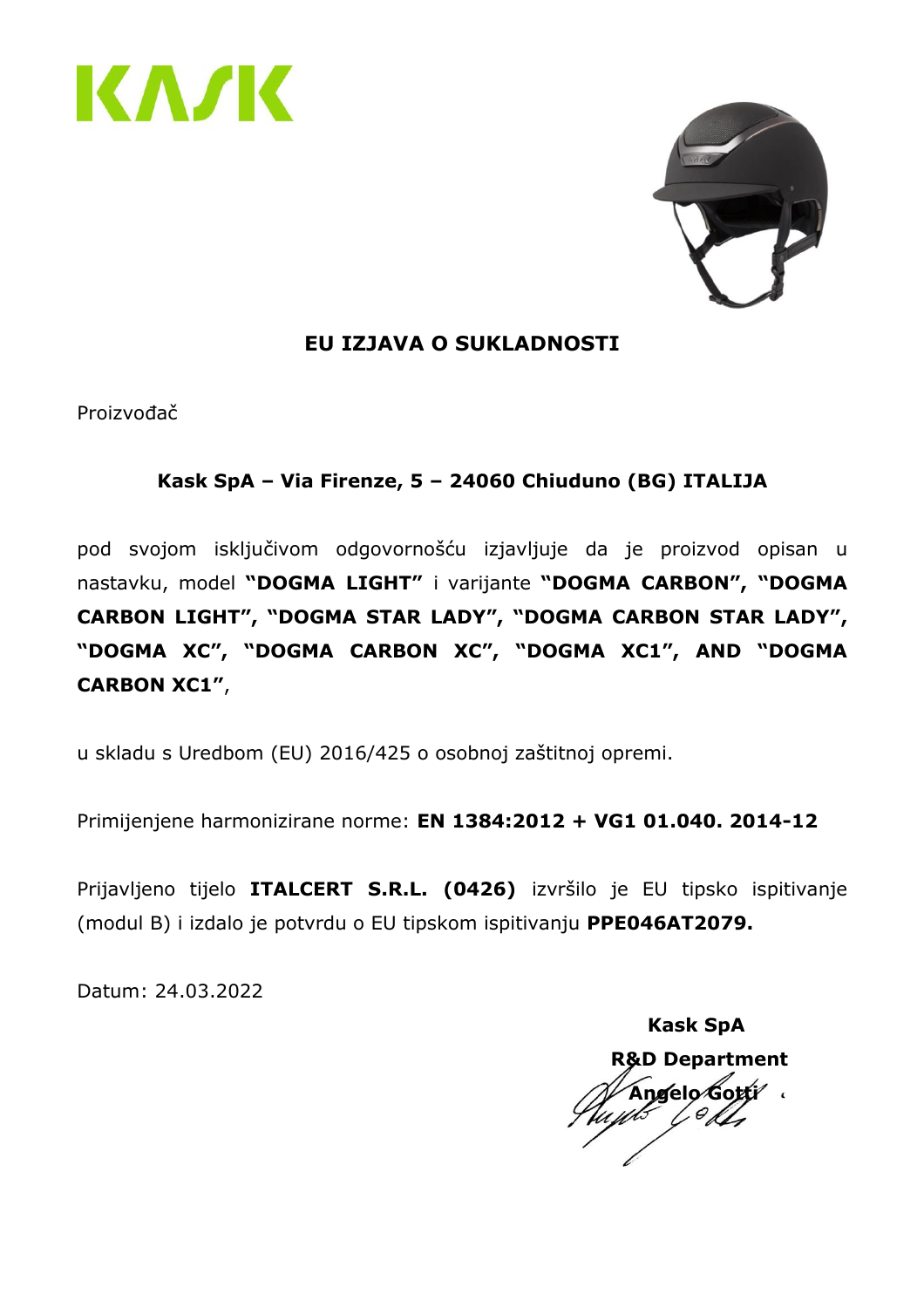



#### **ΔΗΛΩΣΗ ΣΥΜΜΟΡΦΩΣΗΣ ΕΕ**

Ο κατασκευαστής

#### **Kask SpA - Via Firenze, 5 – 24060 Chiuduno (Bg) ITALIA**

δηλώνει υπό την αποκλειστική του ευθύνη ότι το προϊόν που περιγράφεται παρακάτω μοντέλο **"DOGMA LIGHT"** και παραλλαγές **"DOGMA CARBON", "DOGMA CARBON LIGHT", "DOGMA STAR LADY", "DOGMA CARBON STAR LADY", "DOGMA XC", "DOGMA CARBON XC", "DOGMA XC1", AND "DOGMA CARBON XC1"**,

Συμμορφούται με τον Κανονισμό (ΕΕ) 2016/425 για τα μέσα ατομικής προστασίας (ΜΑΠ).

Εναρμονισμένα πρότυπα που χρησιμοποιούνται: **EN 1384:2012 + VG1 01.040. 2014-12**

Ο διαπιστευμένος οργανισμός **ITALCERT S.R.L. (0426)** χορήγησε την πιστοποίηση ΕΚ αρ. **PPE046AT1880**.

Ημερομηνία: 24.03.2022

 **Kask SpA R&D Department Angelo Gotti**